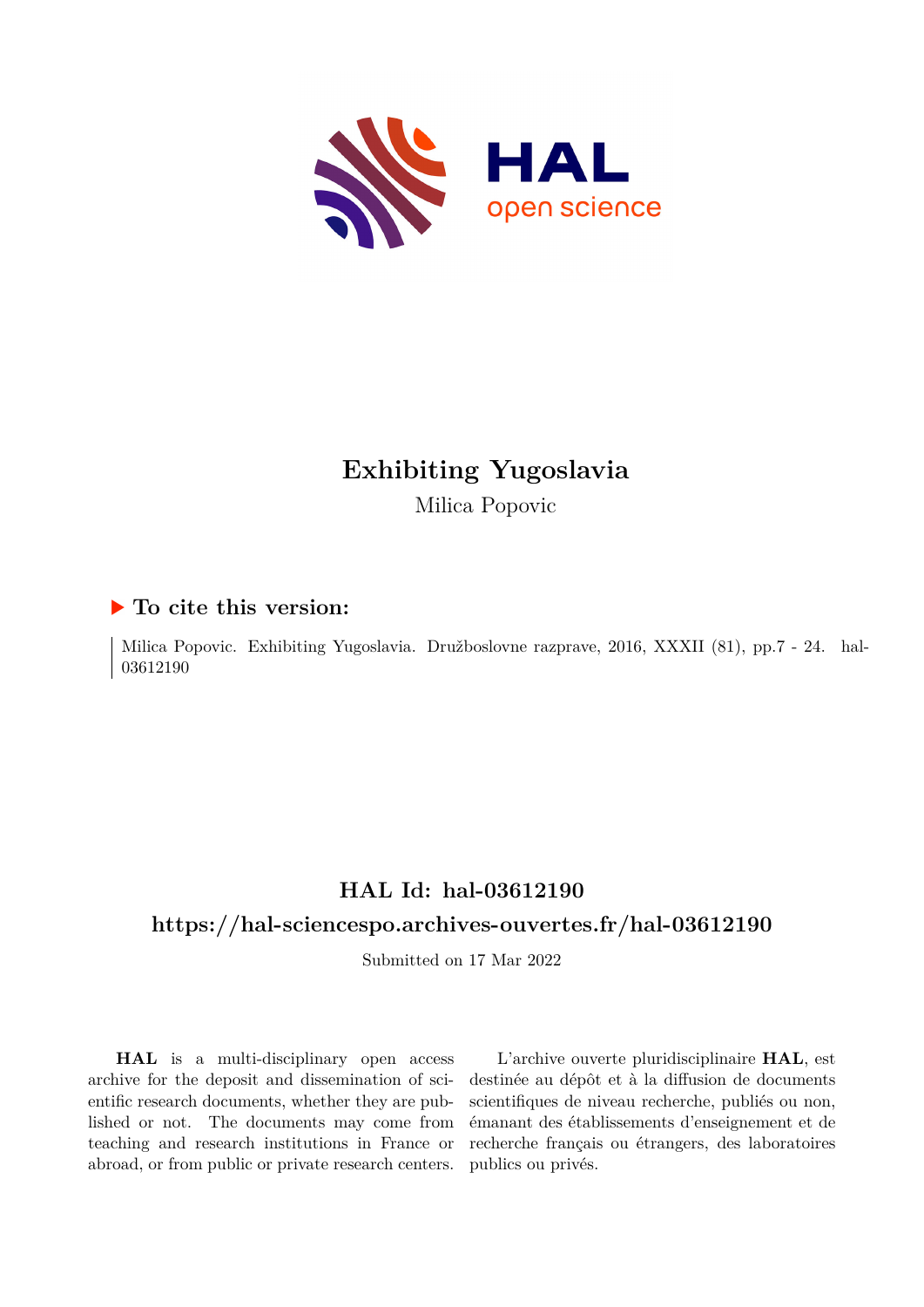## Milica Popović

# **EXHIBITING YUGOSLAVIA**

#### ABSTRACT

By using memory theory, critical discourse and multimodal analysis, the article examines the narratives of the exhibition "Yugoslavia: From the Beginning to the End" held at the Museum of Yugoslav History in Belgrade in order to identify and analyze the Museum's discourse in the post-Yugoslav transitional context of the Republic of Serbia. The article tries to demystify the hidden text on Yugoslavia in the exhibition's catalog and on the Museum's website. Within the complex context of public narratives on Yugoslav history, and of the position of the Museum as a public institution, the exhibition shows strong convergence with revisionist hegemonic narratives, whilst simultaneously creating a dialogue with counter- -memory and nostalgic narratives and thus opening its space up for further conversations on the Yugoslav collective memory.

KEYWORDS: Museum of Yugoslav History, post-Yugoslav narratives, exhibition discourses, collective memory, representations of the past

# **Razstavljanje Jugoslavije**

#### IZVLEČEK

V pričujočem prispevku s pomočjo teoretskega pojmovanja spomina, kritične analize diskurza in multimodalne analize analiziramo narativne elemente razstave »Jugoslavija: od začetka do konca«, ki je bila postavljena v beograjskem Muzeju jugoslovanske zgodovine, pri čemer identificiramo in analiziramo muzejske diskurze v postjugoslovanski tranzicijski Srbiji. Prispevek skuša demistificirati implicitne pomene tekstov: kataloga razstave in muzejske spletne strani. Znotraj kompleksnega okvira javnih naracij o jugoslovanski zgodovini in pozicije muzeja kot javne institucije omenjena razstava kaže na visoko stopnjo revizionistične hegemonske naracije, ki obenem vrši dialog s kontraspominom in reproducira nostalgične naracije, tako pa odpira prostor za nadaljnje dialoge o jugoslovanskem kolektivnem spominu.

KLJUČNE BESEDE: Muzej jugoslovanske zgodovine, postjugoslovanske naracije, muzejski diskurz, kolektivni spomin, reprezentacija preteklosti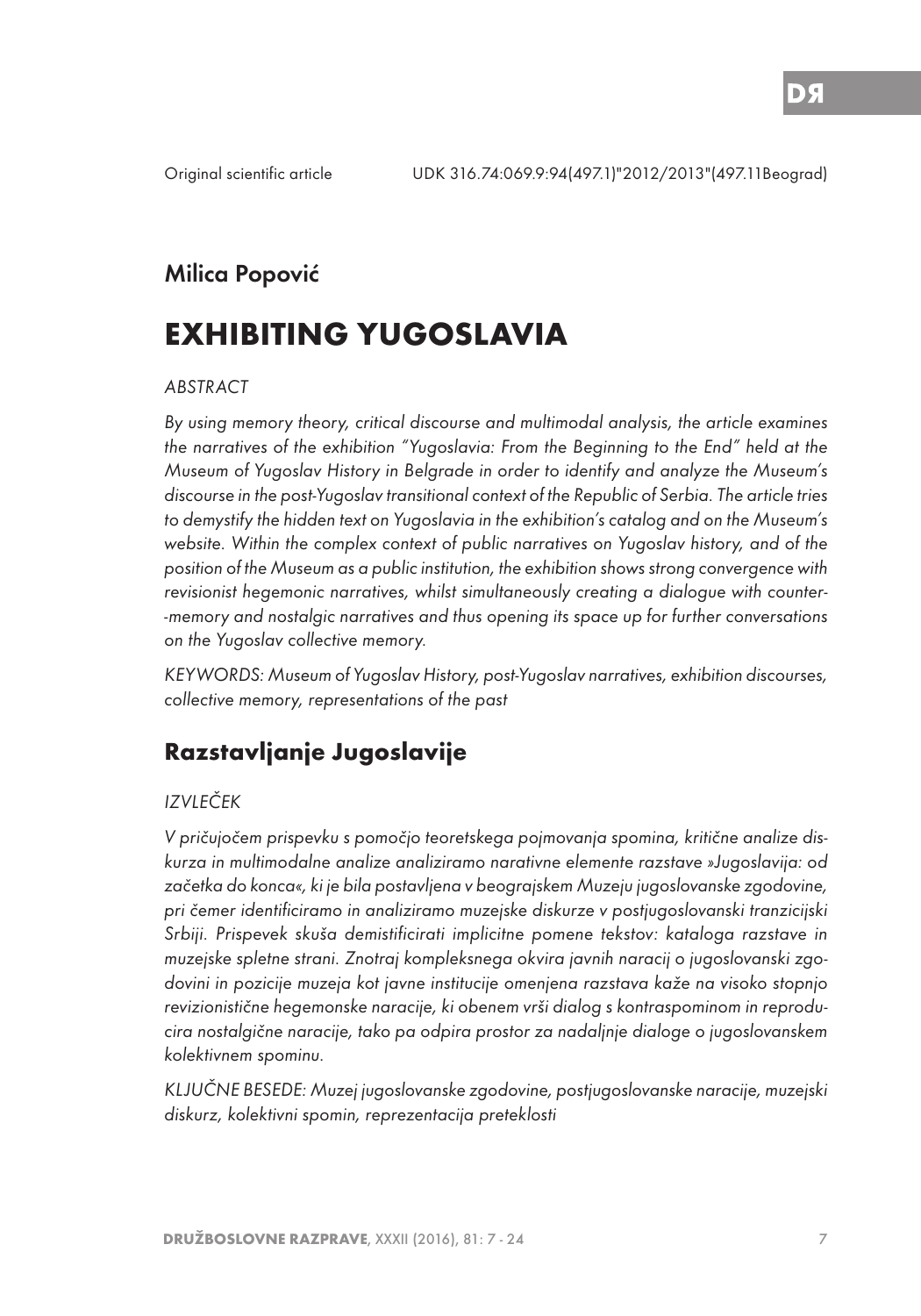### **1 Introduction**

Using memory theory, critical discourse analysis and multimodal analysis, the article aims to analyze the representation of Yugoslavia at the exhibition Yugoslavia: From the Beginning to the End (2012/2013) (henceforth exhibition), held at the Museum of Yugoslav History in Belgrade (henceforth Museum).

The exhibition was curated by a number of experts from different ex-Yugoslav states and it aimed to create a basis for a permanent exhibition of the Museum, which does not currently exist. As noted in the exhibition's subtitle, it sought to represent "the history of one of the most interesting and most controversial state experiments of the 20th century." It claimed multiperspectivity<sup>1</sup> as one of its main features and emphasized that its narrative is just "one of the ways in which the story can be told"<sup>2</sup>. In this article, I want to give an insight into the process of meaning-making within the exhibition and try to shed light on (some of) its hidden text(s) on Yugoslavia.

After introducing the concept of memory theory and critical discourse analysis, this article briefly looks at the Museum's historical development, as the Museum is herein considered as an interactive actor, the producer of the discourse. The Museum's position within the public narratives of Serbia's political elites is contextualized, as is the relationship of the elites with the Museum itself. In the second half of the paper, after briefly presenting the Museum's exhibitions in the last decade, the article introduces a specific analysis of the web presentation of the exhibition Yugoslavia: From the Beginning to the End (2012/2013) and its electronic catalog.

The article aims to identify the Museum's discourse(s) within one specific exhibition and to examine how these discourses have contributed to the creation of narratives on Yugoslavia in post-Yugoslav times (1991-2016). The main research questions are: Are the Museum's discourses aligned with the official public narratives on Yugoslavia or do they stand in opposition to them? What kind of collective memory, understood through Maurice Halbwachs's concept of collective memory (Halbwachs 1968), is being created through the dialogue of the public narratives and the narratives of Museum's curators and associates who are creating the exhibition(s)?

The context in which the Museum today operates is multifaceted. Since the dissolution of the Socialist Federal Republic of Yugoslavia in the 1990s, Yugoslavia was either ignored in Serbia's public discourse or represented as the worst period in its history – in what Boris Buden calls and understands as the "post-communist discourse" (Buden 2012). Revisionist state narratives in Serbia during the rule of Slobodan Milošević at first claimed their pro- -Yugoslav orientation (Rupnik 2004). Since 2000, they have, however, strongly distanced themselves from the socialist past. Erasing Yugoslav identity became a condition for the creation of (new) national identities and a way of legitimizing the wars of the nineties and

<sup>1.</sup> Multiperspectivity is here understood as a concept in historiography meaning incorporation of different sources that reflect different views on a historical event; a multiplicity of historical narratives.

<sup>2.</sup> Quotations and references to the work of the Museum of History of Yugoslavia, if not otherwise noted in the text, have been used from the Museum's official website: www.mij.rs. Where references did not exist in English, they have been translated by the paper's author.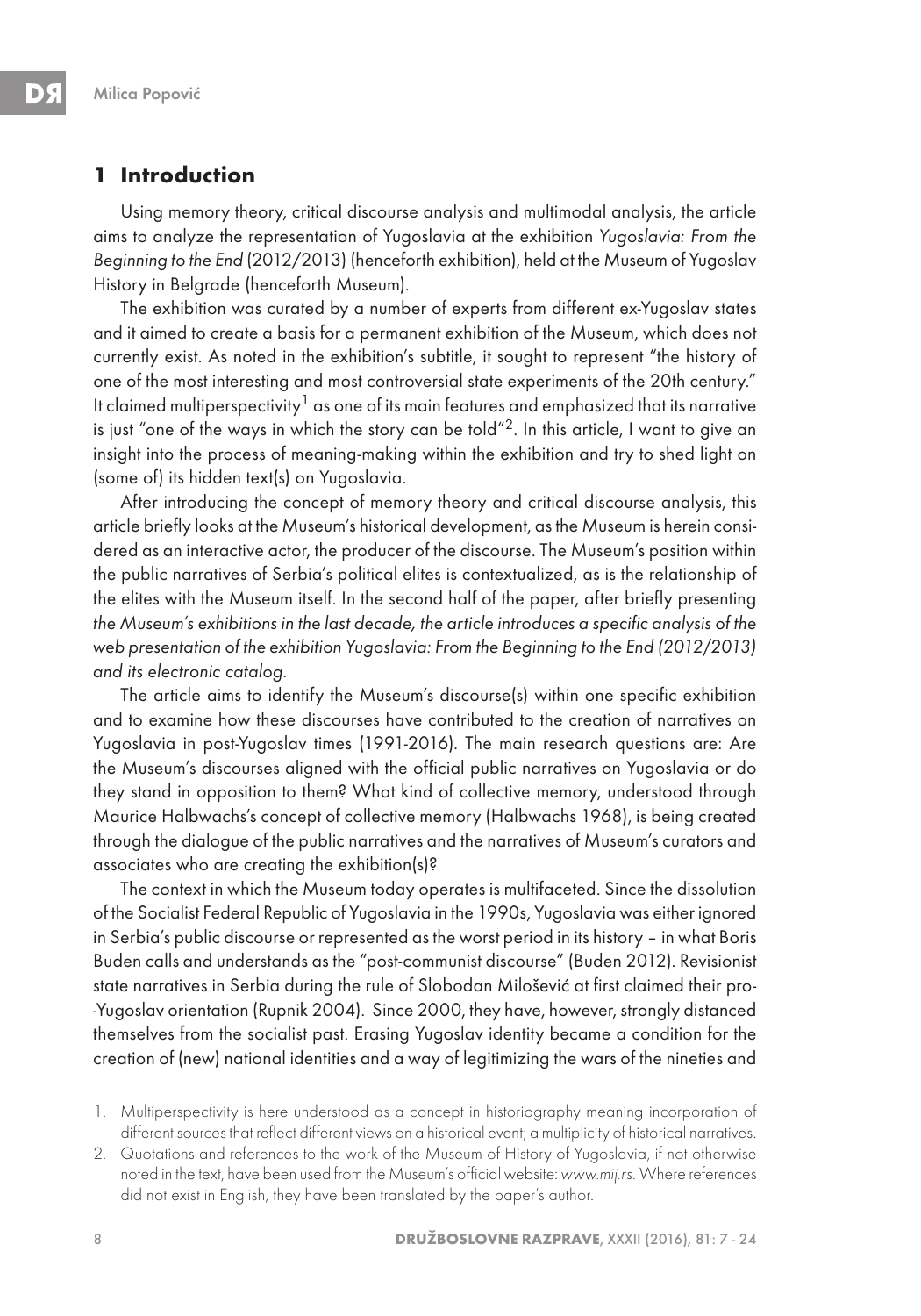the dissolution of the country (Levi 2009). Any positive public discourses relating to the ex-socialist state of Yugoslavia were dubbed "nostalgic", and thus neutralized by being cast as banal or purely sentimental. As Dominic Boyer explains: "accusations and acceptations of nostalgia are never neutral" (Boyer 2010: 21). Accusations of Yugonostalgia aim at disowning political subjectivity from citizens who claim their Yugoslav identities in the post-Yugoslav context.

Nostalgia mostly manifests itself in private spaces, although it can be expressed in public spaces too. The Museum of Yugoslav History is one such public space: a space that is often criticized or praised for its representations of counter-memory (Mink 2007), as understood through the concept of reflective nostalgia (Boym 2001). Reflective nostalgia, Boym asserts, is "concerned with historical and individual time" and "individual and cultural memory" (Boym 2001: 49), while representing intimate spaces through cultural artifacts.

The article looks at the Museum's discourse through the eyes of "new art history in context-specific and socio-historical approaches" (Vogel 2013) identifying the institutional position of the Museum, its enunciative realities, and its discursive practices (Foucault 1984). The Museum's activities could be classified as "research-based exhibition(s) that revolve primarily around the production of discourse" (Bourriaud 2002: 18 in Vogel 2013). As Grek notes: "museum displays form a particularly interesting discursive genre, since, especially in most contemporary museums, they combine the visual (artifacts/ artworks) and the textual (text panels/video shows/ guides)" (Grek 2005: 219).

In the case of this exhibition, there have not been any specific analyses and scientific articles on this particular exhibition, and the discussions on the post-Yugoslav practices of the Museum mainly stay in the field of mass media. Or, they are only starting to interest the wider circles of researchers (i.e. Srđan Radović from the Institute of Ethnography of the Serbian Academy of Sciences and Arts has announced research on the topicat at a conference in Pula in October 2015).

As a political scientist, the author's main approach remains within the field of (collective) memory theory and political sociology, while incorporating critical discourse analysis and using elements of multimodal analysis and staying highly interpretative. As Michael Meyer confirms, critical discourse analysis "must not be understood as a single method but rather as an approach, which constitutes itself at different levels" (Wodak and Meyer 2001: 14). As the analysis was conducted after the exhibition took place, it is based solely on the following materials: the Museum website, exhibition web pages, and the electronic version of the exhibition catalog. The exhibition catalog can be found in both printed and electronic versions – the electronic version is enhanced with the evaluation of the exhibition, which was not included in the printed one. $3$  The electronic version of the catalog can be found on the Museum's website, under the section "Meet MYH." However, it is in a special section of the page "Work on the new permanent exhibition of the MYH," which is only in Serbian. This way, the catalog is not easily accessible to the visitors of the Museum's

<sup>3.</sup> Information obtained from Tatomir Toroman, Head of the Department for Documentation and Digitalization.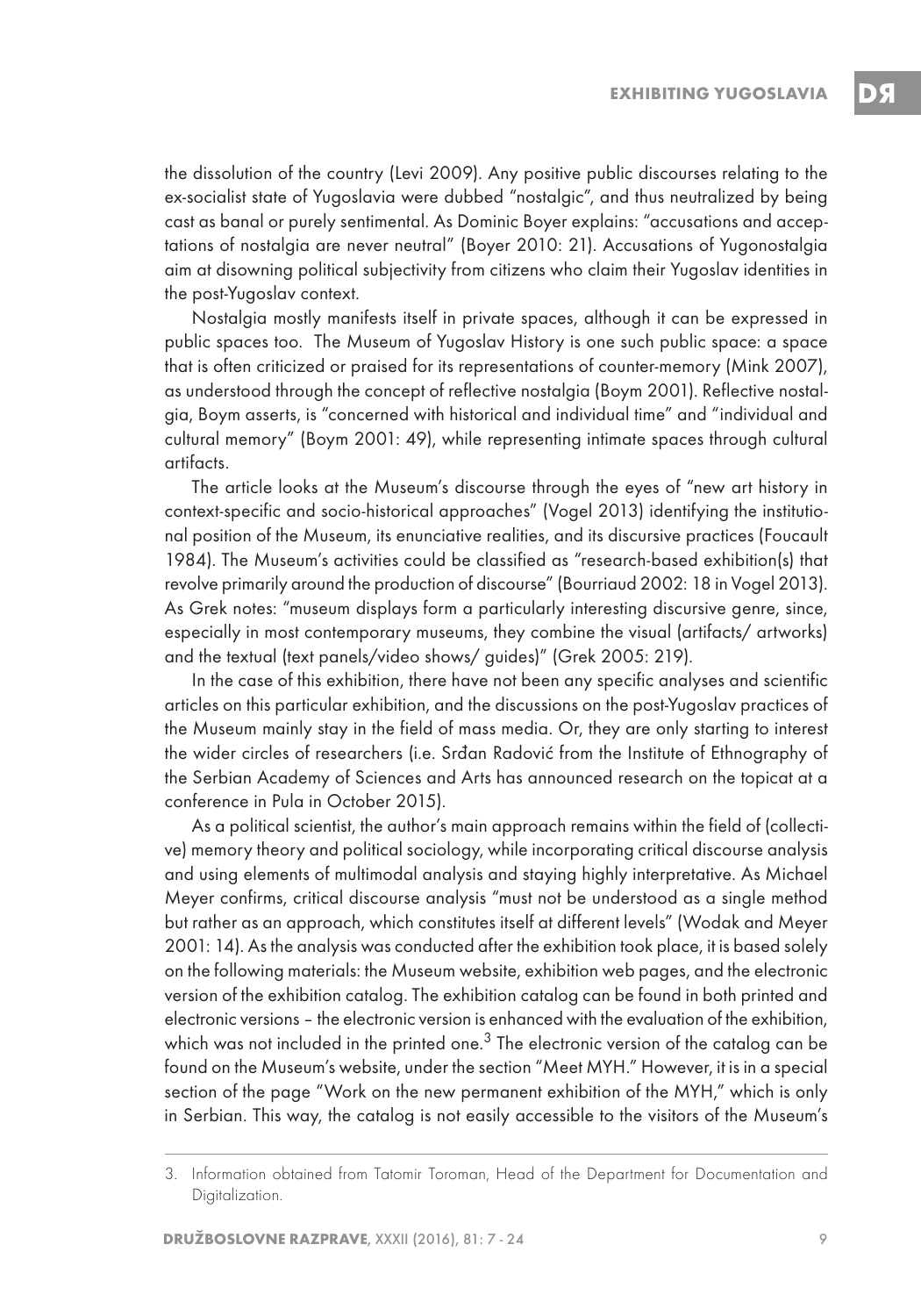website and certainly not to the non-Serbian speaking visitors. The reach of the catalog, nevertheless, remains high – 502 copies in Serbian were sold along with 754 copies in English.<sup>4</sup> The exhibition itself had 12,427 visitors.<sup>5</sup> How is the Museum participating in the production of a post Yugoslav discourse in Serbia?

### **2 Museum Discursivity**

As art museums create artistic discourses, we can say that historical museums create historical discourses (Fraser 2005). Or at least they participate in their creation. Exhibitions represent multimodal texts. They do so through a display of objects, images, and texts within which both the verbal and the visual play an important role (Kress and van Leeuwen 2006). Although the Museum has kept its hegemonic position (Gramsci 1971), it has become a place of dialogue where conflicting narratives meet. The Museum's hegemonic position emanates from its institutional position as a cultural institution of the state, created and led by the state and its political and intellectual elite. Looking at discourses on Yugoslavia in the context of cultural hegemony, we can say that the Museum creates history through official memory narratives, while it is citizens who create (emancipatory) nostalgia (Velikonja 2010; Petrović 2012) through counter-memory narratives. Museum discourses form a dialogue with nostalgic sentiments and create a relationship with revisionist public narratives.

As Foucault explains, official historical discourses are understood as truth:

Each society has its regime of truth, its general politics of truth: that is, the types of discourse which it accepts and makes function as true; the mechanisms and instances which enable one to distinguish true and false statements, the means by which each is sanctioned; the techniques and procedures accorded value in the acquisition of truth; the status of those who are charged with saying what counts as true. (Foucault 1984:131)

In post-Yugoslav Serbia, in the eyes of the public, the Museum of Yugoslav History is the bearer of truth regarding Yugoslavia. Public discourse considers that the narratives created by historians and curators stand as an objective vision of a common past.

Taking into account the limitations of length of a journal article, I have tried to preserve the accuracy of discourse analysis by contextualizing it and keeping my interpretation within memory theory. The article uses critical discourse analysis (CDA) borrowed from Norman Fairclough's understanding of CDA as a "normative and explanatory critique" (Fairclough 2012: 4) contributing to critical social analysis. Fairclough understands CDA as a trans-disciplinary critical social analysis (Fairclough 2012: 2). We also use a multimodal analysis founded on Kress and van Leeuwen's theoretical positions, within the theoretical framework of social semiotics (Kress and van Leeuwen 2006: 6), through analyzing the

<sup>4.</sup>  Information obtained from Mirjana Slavković, curator and coordinator for international cooperation and projects.

<sup>5.</sup> Information obtained from Mirjana Slavković, curator and coordinator for international cooperation and projects.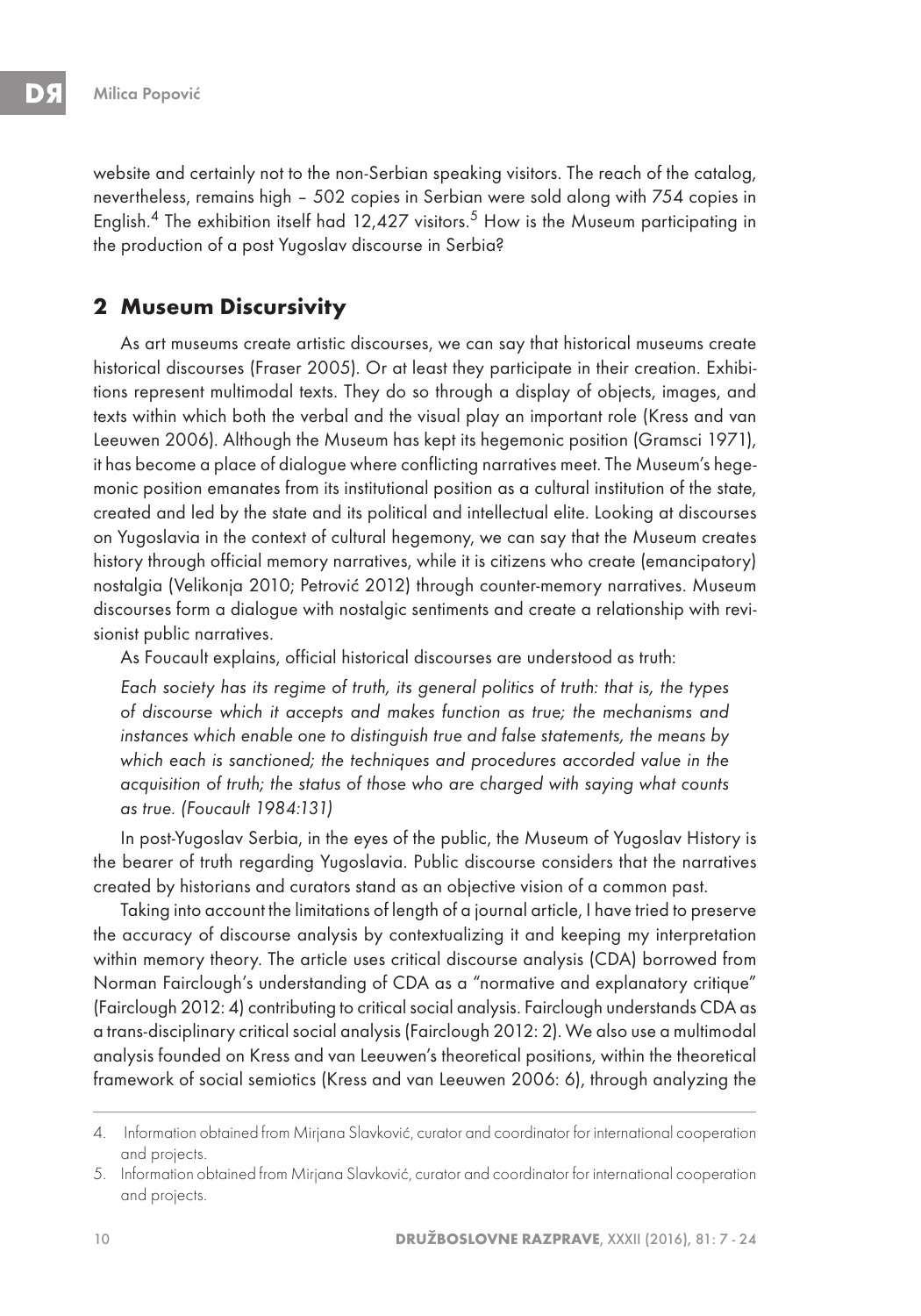photographs represented on the Museum's website, exhibition's web pages and in the catalog. Fairclough suggests that discourse analysis "is concerned with various 'semiotic modalities' of which language is only one (visual images and body language)" (Fairclough 2012: 3).

In this article, given the multimodality of an exhibition, the term 'discourse' is understood as "semiotic ways of construing aspects of the world (physical, social or mental) which can generally be identified with different positions or perspectives of different groups of social actors" (Fairclough 2012: 4). The level of discourse is an intermediate level, a mediating level between the text per se and its social context (Fairclough 2004: 37). The social context here is explained through the concepts of collective memory of Maurice Halbwachs (1968) and concepts of nostalgia and Yugonostalgia.

From Kress and Van Leeuwen's visual grammar, we can see that images are made up of elements that can be decomposed when we analyze their meaning. Concepts such as power, interaction, detachment, involvement, and so on are not meanings hidden in images. Rather, they are carriers of potential meaning, that is, they carry possible meanings which are then activated by the producers and viewers of images (Jewitt and Oyama 2001 in Liu 2013: 1260). As much as historical texts claim their objectivity, images and objects allow viewers to connect their individual memories with collective memory narratives and through this interaction, museums are producing dialogue spaces where the past is being renegotiated. Maurice Halbwachs claims that it is impossible to have a strictly individual memory (Halbwachs 1968). That way, the ritual of visiting a museum and/or an exhibition plays a significant role in our shaping of nostalgia as a productive and analytical category (Petrović 2012).

It is important to keep in mind that as much as an exhibition claims to represent "one of the ways in which the story can be told", the analysis presented here is equally just one of the ways in which the represented story can be read.

### **3 The Museum as an Interactive Participant in Discursive Production**

Looking at discursive practices, there are two types of participants: interactive and represented (Kress and van Leeuwen 2006: 48). Thus the Museum can be understood as an interactive participant, producing the discourse but within "the context of social institutions which, to different degrees and in different ways, regulate what may be 'said' with images, how it should be said, and how it should be interpreted" (Kress and van Leeuwen 2006: 114). Reality becomes defined by a social group and in this case it is through the institutional position of the Museum.

Looking into the history and the development of the Museum of Yugoslav History, as presented on the Museum website's "History" page, we learn that the Museum was founded in 1996 by a decree of the Government of the Federal Republic of Yugoslavia (already consisting of only Serbia and Montenegro). The decree states that the Museum would inherit the property of the abolished Josip Broz Tito Memorial Center, as well as the property of the Museum of the Peoples' Revolution of Yugoslavia. The latter included the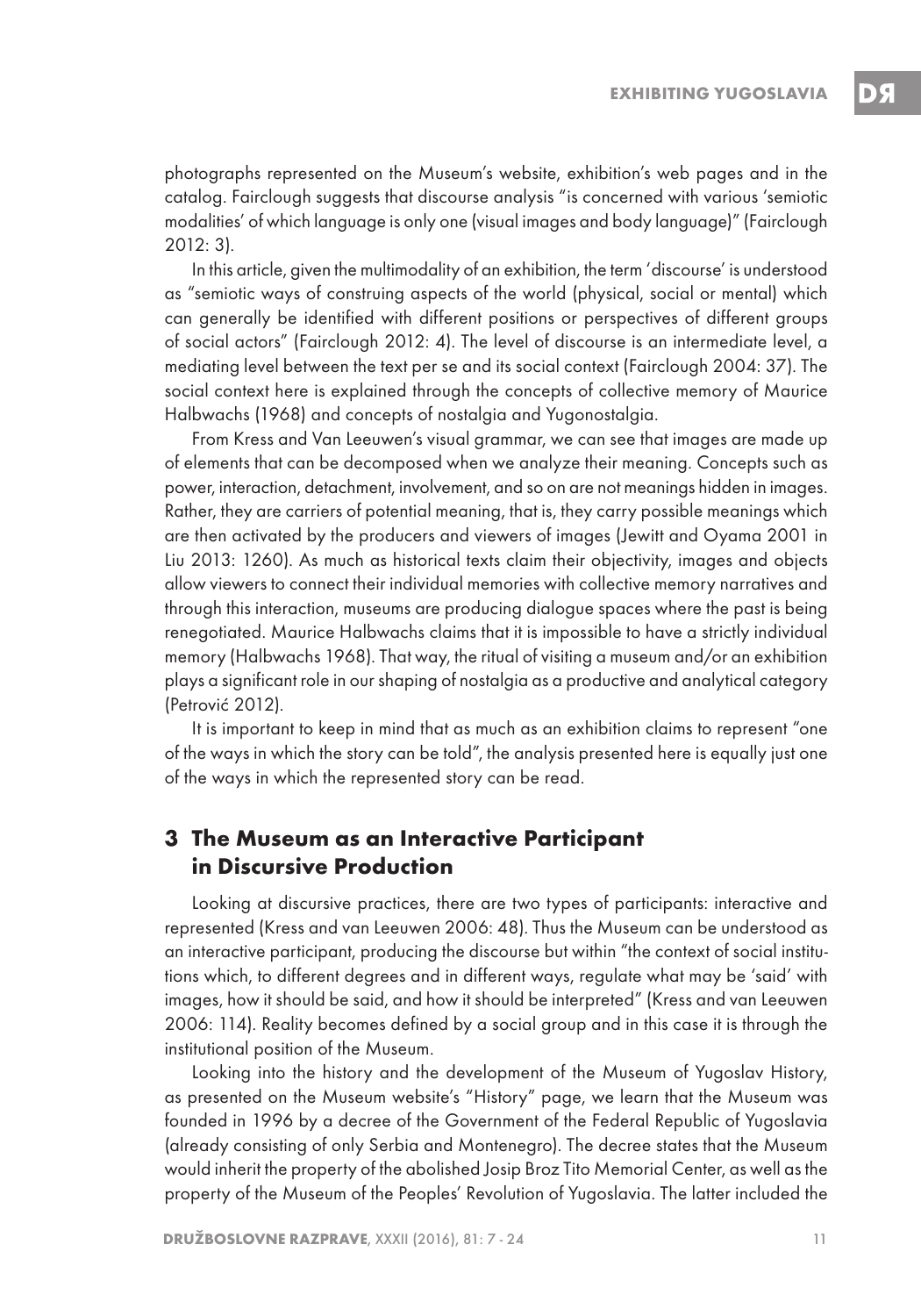Old Museum, the House of Flowers, the May 25<sup>th</sup> Museum, and the historico-documentary and artistic materials of the Museum of Peoples' Revolution and the Memorial Center. Thus the Museum was to gather under one roof a number of different institutions and their archives. In 2003, the Museum became a national cultural institution – a Serbian one. In essence, the Museum was following the fate of Yugoslavia itself: it became both the guardian of the once collective property of the citizens of the whole of Yugoslavia and a social institution of one of Yugoslavia's former republics.

The Museum's website is organized in four main sections: Exhibitions, Programs, Visit the Museum and Get to know the Museum. Under the heading "Space" on the Museum's website in the section Visit the Museum, we can learn more about the Museum's history. In the English version, this section can be found under the heading Visit the Museum and subsection Museum complex. It is important to notice that the Serbian and the English version of the website are not identical, thus to keep in mind we are mostly referring to the Serbian version in this article, unless stated differently.

In the webpage section Space, there are three photographs (one of which is presented below), showing the three main buildings of the Museum's complex. All the photographs show the spaces without any people, emphasizing the monumentality of the spaces. Further on, we can perceive that the absence of the Yugoslav period in the "History" section of Museum's website means a discontinuity of the social institution and its discourse production.



Photo 1: The entrance to the Museum of Yugoslav History, Belgrade (source: www.mij.rs)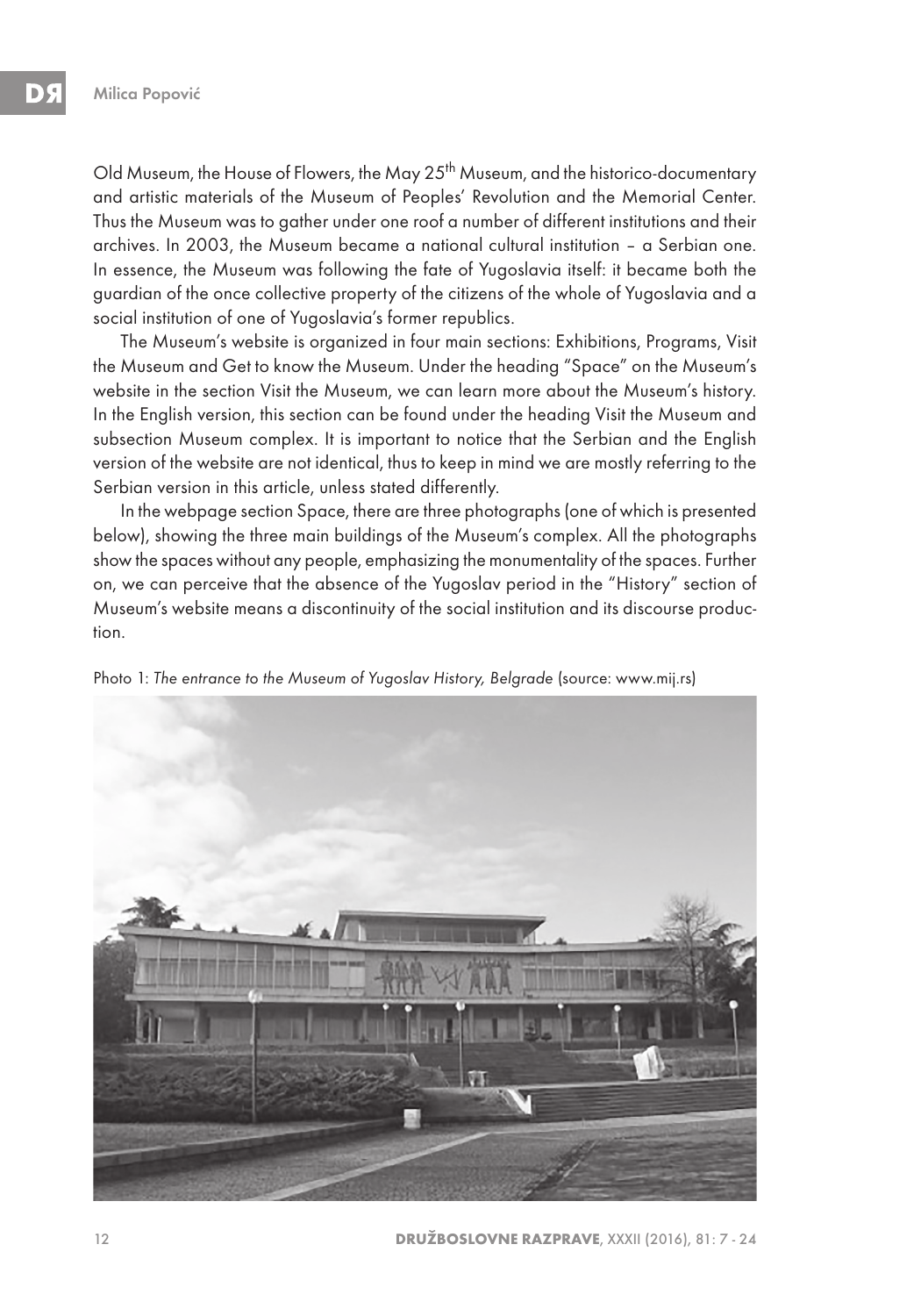The origins of the Museum of Yugoslav History are found in a number of separate institutions created during the times of socialist Yugoslavia. The Museum was built as a gift of the City of Belgrade to Tito for his 70th birthday and opened in 1962. In 1982, it was named the Josip Broz Tito Memorial Center. Looking at the main building, as represented from the bottom camera angle on the photograph above, we can see how the work of architect Mika Janković was appropriately aiming at creating a space of respect and monumentality of the building to which a visitor has to arrive climbing up the path and the stairs and looking up to the Partisan heroes depicted above the entrance.

Until 1996, its main role was to commemorate Tito's life and work. The House of Flowers was built in 1975, as a winter garden, and in 1980 it became Tito's mausoleum. The remaining building, called The Old Museum, was built in 1964/1965.

In 1997, Serbian president Slobodan Milošević usurped part of the property of the Museum and made it his private residence. During the 1999 NATO bombing of Serbia, the president's residence was considered a legitimate target and thus bombed twice and completely destroyed. The symbolic destruction of Yugoslav heritage became a physical reality.

Today, the Museum states that it represents three different socio-political systems that existed under the name of "Yugoslavia" between 1918 and 2003: a monarchy, a socialist single-party state, and a federal multi-party republic. Through such existential assumptions (Fairclough 2004: 55), the Museum is imposing the continuity of the Yugoslav state, deciding to make the categorization by name and not by content. At the same time, the Museum is attempting to distance itself from its initial purpose of presenting the history of socialist Yugoslavia and from the fact that the institution itself emanates from socialist Yugoslav heritage.

Briefly looking at the exhibitions that the Museum organized over the last years (2011- 2015), we can see that a great variety of exhibitions took place, either visiting (exhibitions created at other institutions) or created by the Museum. I have categorized them<sup>6</sup> by the following topics:

- Childhood and youth ("Fiery Greetings" (2015) "a new rethinking of socialist Yugoslavia – its structure, character and heritage – through research of a representative picture of childhood"; "The Last Young Yugoslavs"(2011/2012) – youth culture in the period between 1977 and 1984 representing post-punk subculture, fanzines, the underground comic-book scene, alternative video, performance and photo art; etc.)
- Art and culture (mainly through the Tito personality cult: "The Grand Illusion" (2014) "an exhibition of Tito as a spectator, but also as an actor, a shadow director and most powerful producer"; "Creating the Myth of Tito" (2014) –"tendencies in Yugoslav art, also as a reflection of the regime's ideology"; etc.)
- Fashion ("The golden album" (2011) "fashion photos of the presidential couple of Yugoslavia 1952-1968"; "Drugarica a` la mode (2011) an exhibition in cooperation with the Museum of Contemporary Art in Zagreb on fashion developments between 1945 and 1960; etc.)

<sup>6.</sup> Certainly, we have herein categorized only the majority and not the all of the Museum's exhibitions.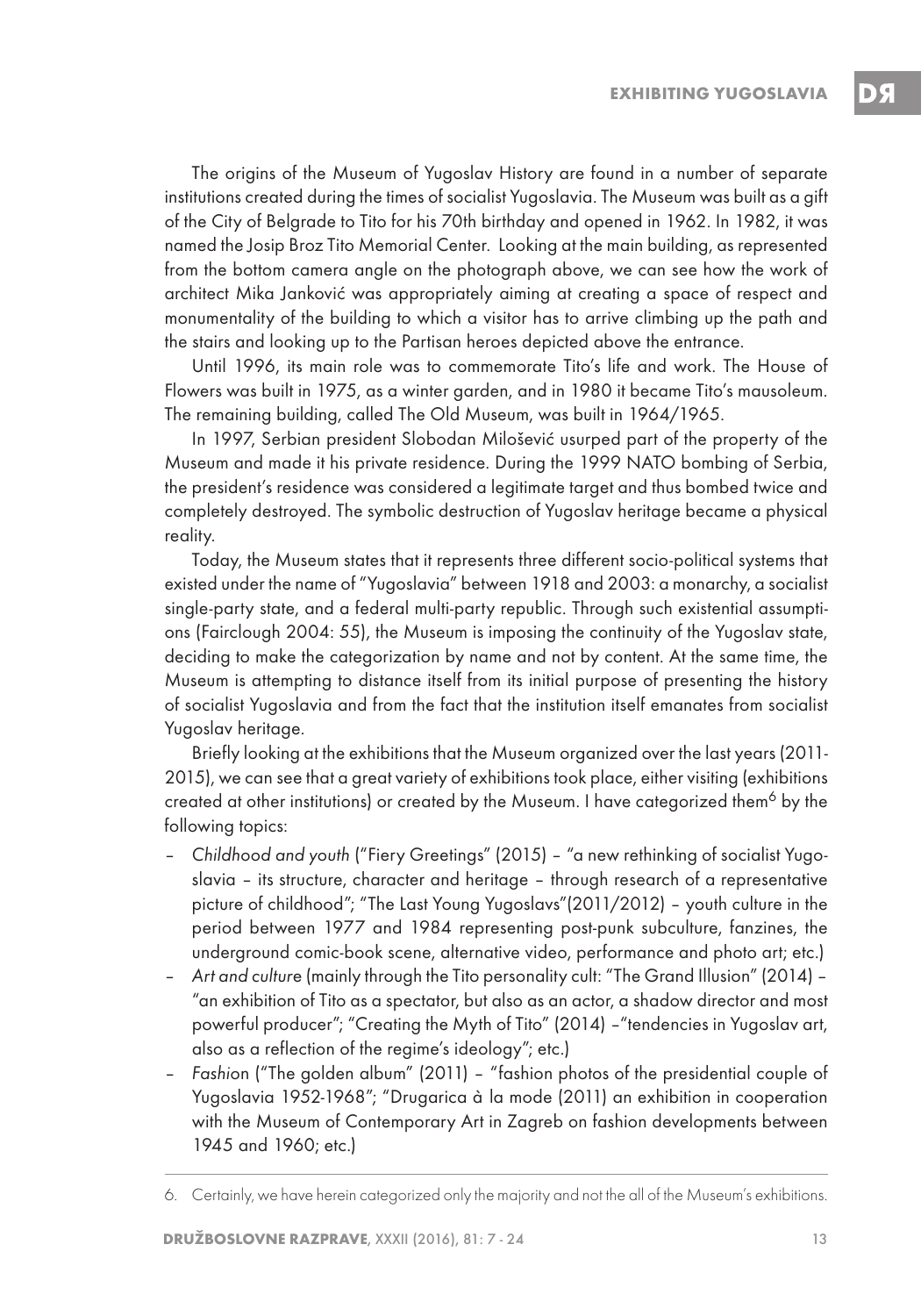– Everyday life ("They never had it better?" (2014/2015) –"about modernization and everyday life in socialist Yugoslavia, which represents the phenomenon of everyday life, free time and leisure in Yugoslavia," and "looks for answers to the following questions: did Yugoslavs find prosperity; how, when and why did they lose it; what was the education system; what was social and cultural life like; in which segments of life can we identify modernization"; "Technology to the people" (2012) –"scenes of modernization of socialist Yugoslavia from 1955-1975"; etc.)

The choice of themes shows the extent to which the Museum has sought to distance itself from any "political" topics. The transversal theme of the personality cult (of Tito) does occur, on a majority of occasions; however, the only other example of looking into a more "political" theme can be found in the exhibition "Non-Aligned – from Belgrade to Belgrade" (2011) organized on the occasion of the fiftieth anniversary of the first Non-Aligned Summit held in Belgrade. The lack of problematization of a number of topics relating to ex-Yugoslav political history shows that the Museum deals cautiously with issues that have been the object of historical revisionism by the state. At the same time, it is important that we note that the Museum's complementary program – the public debates, presentations, visiting programs etc. – does seem to be more open to "controversial" topics. These events have tackled questions relating to (post-) Yugoslav citizenship, the economic policies of socialist Yugoslavia, etc. Regarding the exhibition we are analyzing, a number of critical discussions already took place during the public debates organized by the Museum, which accompanied the exhibition's program. This was also the case with the results of questionnaires and focus groups that were conducted as part of the evaluation of the exhibition that can be found in the electronic version of the catalog that we have analyzed. These initiatives show the Museum's openness towards further discussion on the public narratives on Yugoslavia.The most prominent dialogue space was opened through the additional program of the Museum, led by the curator Tatomir Toroman, called "Talks about Yugoslavia: Introduction to (post-) Yugoslav Studies". Nevertheless, in this article I remain focused on the catalog of the exhibition and its web pages.

The Museum, here understood as an intervening active subject (Wodak and Meyer 2001: 36), is conducting discursive and non-discursive practices, which knowledge feeds into hegemonic cultural discourses (Gramsci 1971). Discourses exercise power through a transfer of knowledge "on which the collective and individual consciousness feeds" (Wodak and Meyer 2001: 38). In other words, through its selection of topics, the Museum participates in the process of hegemonic collective memory creation in post-Yugoslav nations. So how has this been reinforced through the exhibition "Yugoslavia: From the Beginning to the End?"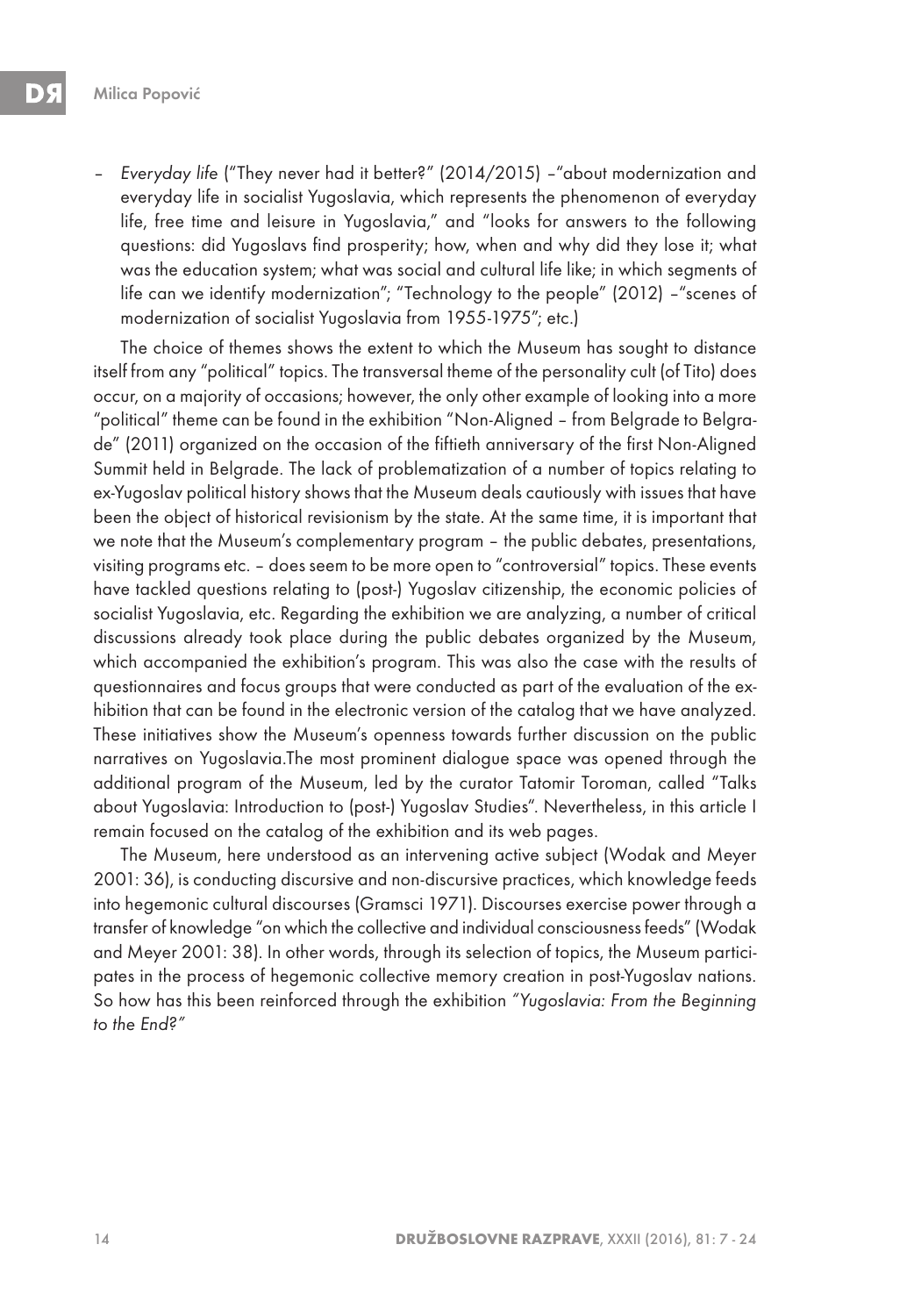## **4 Yugoslavia: From the Beginning to the End**

In 2009, the Museum started its work on the "New Old Museum," a project which aimed to produce a permanent exhibition on the history of Yugoslavia. The project gathered historians, museologists, art historians, a sociologist, and communications experts. $^7$ The Museum's website states that the project was initiated out of the need for a "critical rethinking of a common past and for awareness raising about the positive and the negative common heritage and its influence on contemporary identities of new states and communities" and "new reading of this historical period" – the historical period referred to being 1918 to 1991. The project team adopted the concept for the exhibition and created a new regional team for its implementation: Jovo Bakić, sociologist, University of Belgrade; Srđan Cvetković, Institute for Contemporary History in Belgrade; Ivana Dobrivojević, Institute for Contemporary History in Belgrade; Hrvoje Klasić, historian, University of Zagreb; Vladimir Petrović, Institute for Contemporary History in Belgrade; and Ana Panić, curator, Museum of Yugoslav History in Belgrade. The team also assured that the exhibition preparation team had independent reviewers: Tvrtko Jakovina, historian, University of Zagreb; Husnija Kamberović, director, Institute for history of the University of Sarajevo; Oto Luthar, director of ZRC SAZU in Slovenia; and Predrag J. Marković, Institute for Contemporary History in Belgrade. Besides the critique of an overrepresentation of the historians in the project and exhibition teams, we should also note the low gender balance – out of total of 16 persons involved in the project and the exhibition, only 3 are women.

Our analysis focuses on the exhibition's catalog. The electronic version analyzed is 74 pages long. It comprises 11 sections. Besides the general sections on the project and the exhibition itself, and authors' biographies, the catalog identifies the following five sections: Yugoslavia – ID; Peoples of Yugoslavia; Two sides of the regime; Yugoslavia in the world – the world in Yugoslavia; and Economy and Society. A selection of photographs of artifacts is added at the end, along with a conclusion and evaluation section. The catalog consists of photographs and the text exhibited. It is only the conclusion and the evaluation sections that, we believe, were specifically written for the catalog, yet this is not obvious from the catalog itself.

The catalogue opens with the following words:

Throughout most of the 20th century, on the Balkan peninsula, there was a country inspired by the desire to form a union of South Slavs. Yugoslavia, which was formed and disappeared several times, changed its name, borders, political and social systems, was marked by an exceptional diversity of ethnic groups, religions, cultures and customs existing in a comparatively small geographical area. Praised and disputed, built and undermined, it vanished from the geographical and political map

<sup>7.</sup> Hrvoje Klasić, historian, University of Zagreb; Saša Madacki, director of the Centre for human rights, University of Sarajevo; Predrag J. Marković, Institut for contemporary history in Belgrade; Marko Popović, director and cofounder of the Centre for visual history at the Faculty for media and communication in Belgrade; Robert Ruckel, director and founder of the DDR Museum in Berlin and Katarina Živanović, director of the Museum of Yugoslav History (at the time of the start of the project).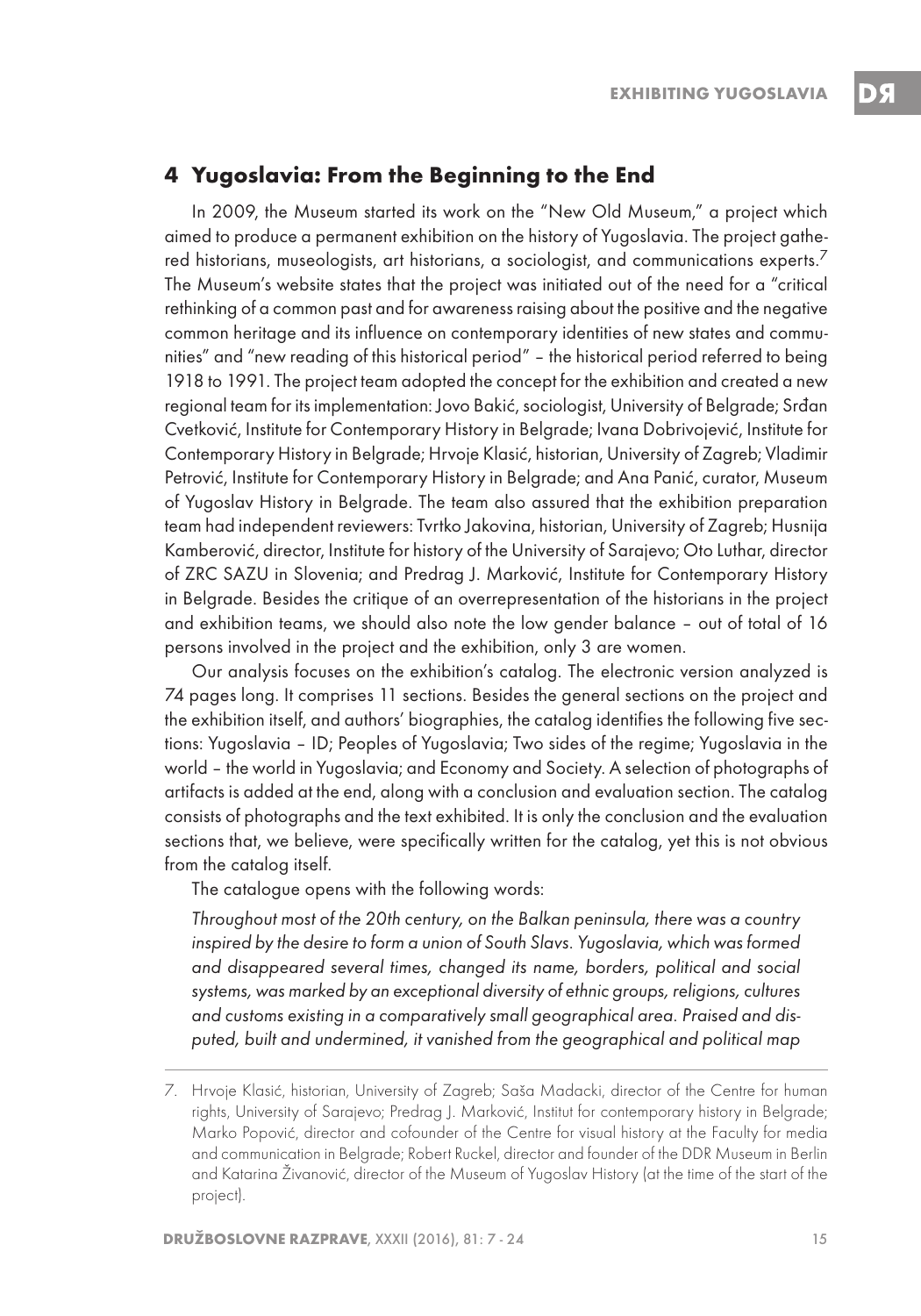of the world in the late 20th century, but its legacy still exerts a strong influence on the lives of people in the region. (Bakić et al. 2012: 3)

The exhibition represents Yugoslavia as a continuous entity, from its monarchist to its socialist state organization. This continuity in its representation undermines the specific experiences of its different political systems – the monarchist and the socialist one. Calling Yugoslavia "one of the most interesting and most controversial state experiments in the 20th century" (Bakić et al. 2012: 4) questions the statehood and legitimacy of the existence of a political entity called Yugoslavia. If we consider an experiment to be an action without a certain outcome, as the Oxford English Dictionary defines it, then the "Yugoslav idea" becomes imbued with a sense of ambiguity.

As all texts, this catalog is also "a site of struggle that shows traces of differing discourses and ideologies contending and struggling for dominance" (Wodak and Meyer 2001: 10). As their positions and ideological viewpoints were most certainly multiple, the authors distanced themselves from the beginning, claiming multiperspectivity and objectivity. In their words, "our ambition...was not encyclopedic" and "the idea is not to show a timeline of crucial events, but to cover all the important phenomena that left their mark on the countries and the societies in the land known, for more than 70 years, as Yugoslavia" (Bakić et al. 2012: 4). The salience of certain, mostly negative, political phenomena shows the discursive orientation of the authors. At the same time, the absence of certain seminal historical events like the Second World War reiterates the ideological positioning of the text. The authors describe the public discourse with the statement that "many wars and battles are still going on in some heads and Yugoslavism in the public space usually comes down to Yugonostalgia" (Bakić et al. 2012: 4). The metaphor "in some heads" indicates the demeaning relationship towards certain personal discourses (and/or memories) and suggests that Yugonostalgia as the only form of Yugoslavism left. Here we can see how the discourse analysis of the exhibition must be understood also through memory theory and by understanding the concepts of collective memory creation and the subversive potential of nostalgia (Velikonja, 2010; Petrović, 2012).

In the catalog, the authors also explain the visual concept of the exhibition introducing it through "exhibition boards as defining elements of a new deconstructed space" (Bakić et al. 2012: 59) as shown in the photographs in the catalog (Bakić et al. 2012: 5-6). The authors thus repeat their position that Yugoslavia was an experiment "which is still insufficiently known and insufficiently clear both to those who created it and to those who lived it" (Bakić et al. 2012: 59). The triangles of the exhibition boards are supposed to "suggest puzzle pieces, mosaic, or different aspects of this complex topic which is only reluctantly addressed" (Bakić et al. 2012: 59). On page 7, carrying the caption "Yugoslavia – ID", we can see an illustration of a small man standing in front of a big and complex geometrical shape, which, we suppose, represents Yugoslavia. The visual component of a text is connected to the verbal one but not dependent on it (Kress and van Leeuwen 2006: 18). Through depicting the topic of Yugoslavia as a challenging puzzle, the exhibition (and the Museum itself) claims its hegemonic position of enlightening the visitors' memories.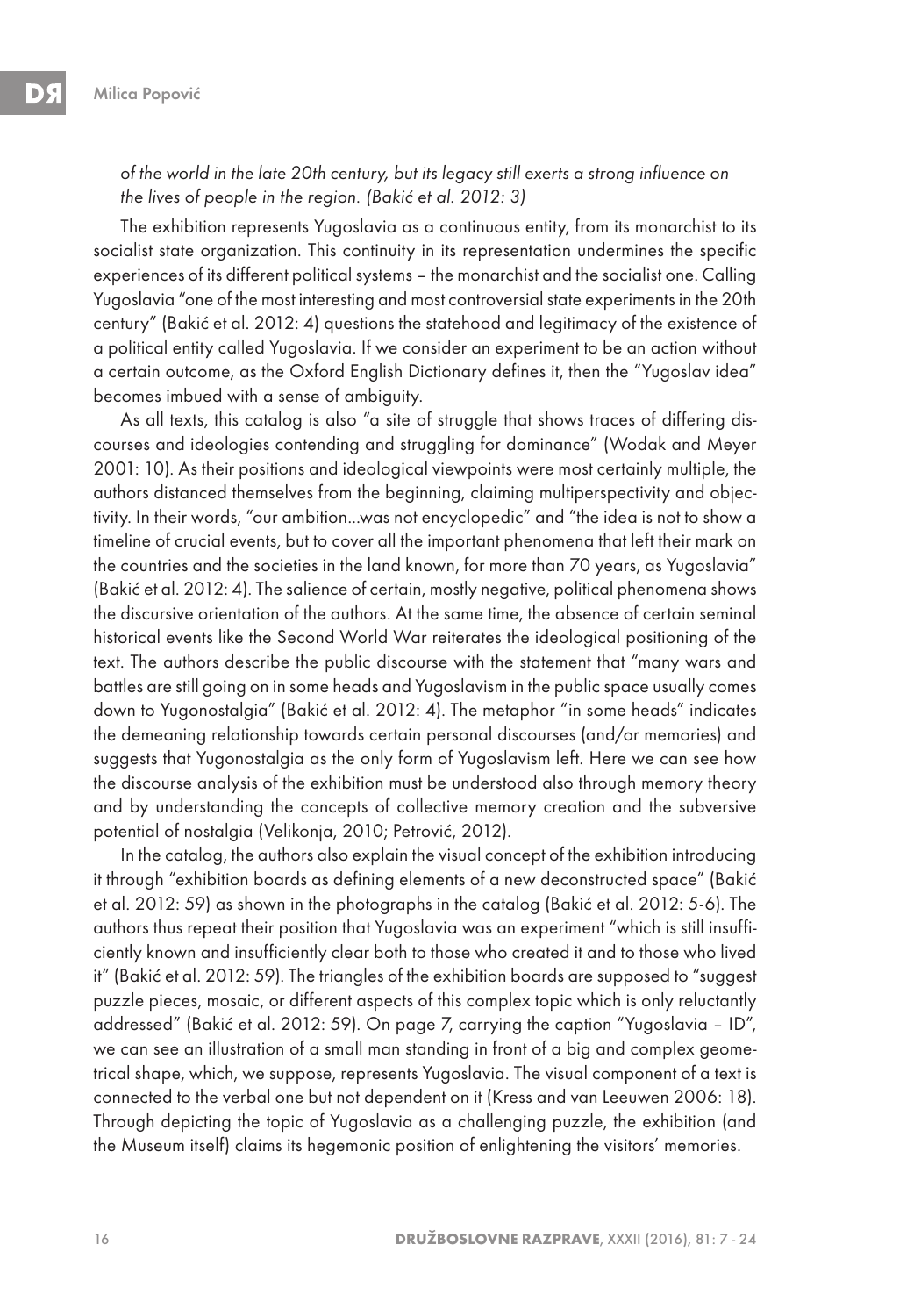Photo 2: The exhibition (source: www.mij.rs)



Exhibitions are a means of mediated communication (Fairclough 2004: 77) and their format combines different semiotic modalities. Equally, catalogs combine text and images. Together, the exhibition and the accompanying catalog create a narrative. Narrative is here understood as a story presented in a certain manner (Bal 1997 in Fairclough 2004: 83) with a 'referential intention', which means that it is open to questions of truth (Fairclough 2004: 85). As mentioned earlier, historical exhibitions aim to create truthful narratives. The exhibition uses mythpoesis (legitimation through narrative) and rationalization (cognitive validity) (Van Leeuwen and Wodak 1999 in Fairclough 2004: 98) as legitimation strategies. Rationalization is achieved through the institutional position of the Museum and thus the exhibition's team. The objectivity and the scientific positioning of the institution and its team create official memory narratives through legitimate discourses of professionalized collective memory creation – what Georges Mink would call "activist historians" (Mink 2007).

Using Fairclough's methodology, we can thus say that the negative characteristics of both Yugoslavias appear prominently, whereas its positive characteristics and particularly those of socialist Yugoslavia, only appear as background features. The text of the exhibition itself, as seen in the catalog also, is trying to overcome differences and create a consensus (Fairclough 2004) between different public discourses, dialoguing collective and individual memory – of both the authors involved, but also between the Museum as a social institution and its visitors.

In our attempt to demystify the exhibition's narrative by identifying the presence, as well as the absence, of elements, I have decided not to strictly follow the structure of the sections in the catalog but rather identify and group major topics. I have identified following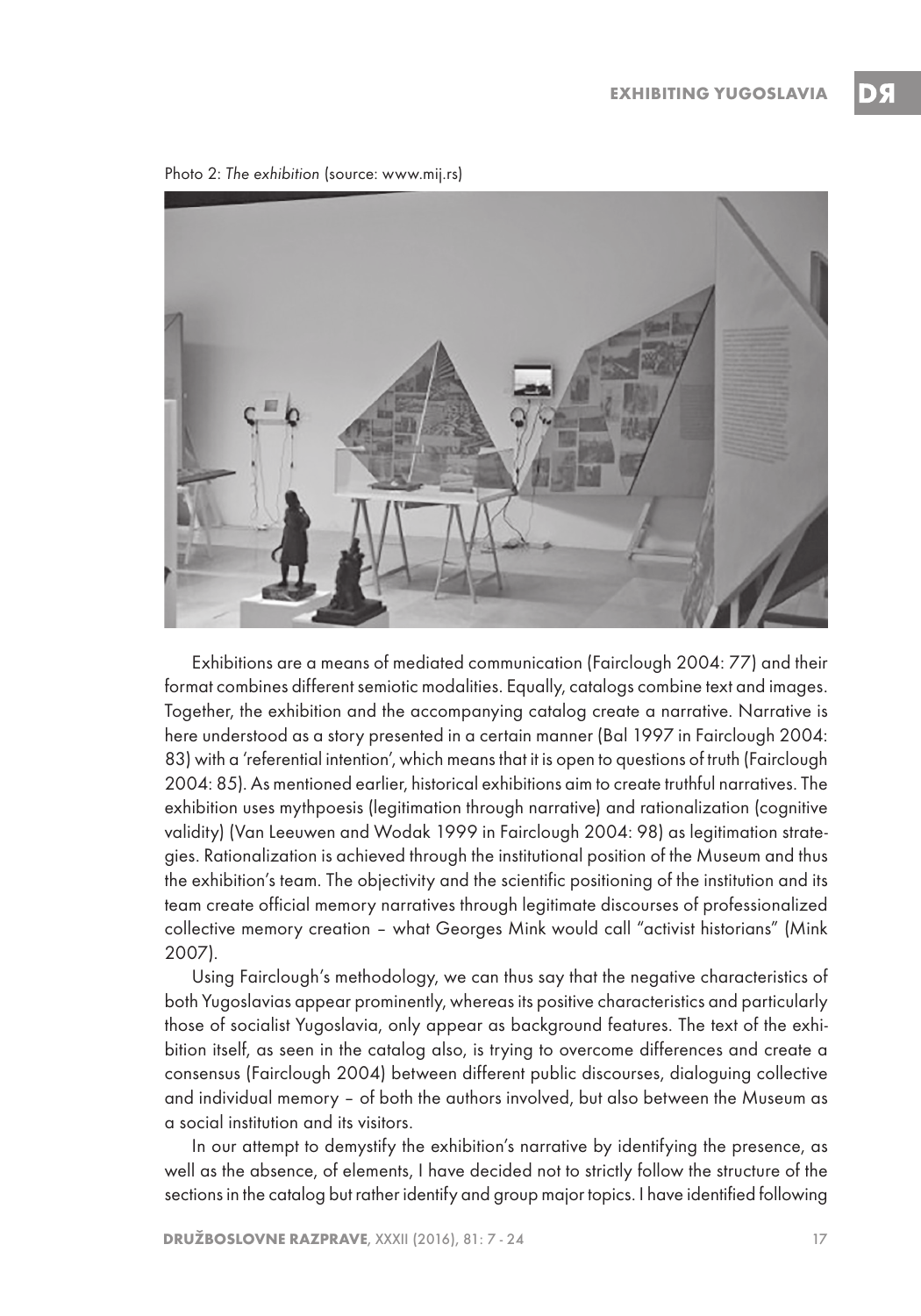themes: the impossibility of Yugoslavia; centuries-old hatred; terror state; and unsuccessful modernization processes. In the sections to follow, I will try to analyze how the exhibition attempts to create "the legitimate definition of reality" (Bourdieu 1989) gathered around these themes.

#### **4.1 The Impossibility of Yugoslavia**

The topics selected for the exhibition, and presented as sections in the catalog, claim to show "the permanent existence of destabilizing elements" (Bakić et al. 2012: 4) in what is later described as Yugoslavia's "burdened" history (Bakić et al. 2012: 13). Throughout the catalog, the grammatical mood of the text remains declarative (Fairclough 2004). The use of terms such as "destabilizing", "burdened", and "crisis" in describing Yugoslavia patently shows the authors' focus on a continuous set of obstacles and builds a discourse that indicates their belief that Yugoslavia was not only an experiment but a bad experiment.

The development of Yugoslavism $8$  and the idea of the unification of South Slav nations, or tribes as the authors call them giving us a connotation of backwardness of the Balkans (Todorova 2006), is represented as a twofold generalized movement – Croatian and Serbian (Bakić et al. 2012: 8). In the catalog, this is followed by a number of photographs and short biographies of (only) men who were in different ways considered to be pro-Yugoslav. All of them are of either Serbian or Croatian origin. All the photographs included show the seriousness of the subjects. They give a close up of the subjects and thus involve the viewer by creating an intimate relationship (Kress and van Leeuwen 2006).

Even though the themes are not presented chronologically in the text, in this section we do not see any references to the Yugoslavisms developed later in history, notably during the socialist times. As Fairclough indicates and we can note on this example of selective choice of the Yugoslavism tendencies represented, such text arrangements direct us to the significant absences in the text (Fairclough 2004) – which in this case would be the development of Yugoslavism in socialist times.

Authors further state: "The idea of Yugoslavism was, in the political sense... a cry of desperation" (Bakić et al. 2012: 10). The metaphor "a cry of desperation" seems to indicate a belief that Yugoslavism was a political tool without any deeper idealistic, emancipatory, or visionary meaning – which negates contemporary neostalgic Yugoslavism (Velikonja 2010) of its ideological significance in today's political sphere. This continues with the following statement: "Political weakness directed the ethnically close South Slavic ethnic communities to cooperate" (Bakić et al. 2012: 10).

The authors' discourse on the proximity and/or distance of the South Slav nations (or tribes) further dubs the processes of Yugoslav nation building as "propaganda about cultural closeness" (Bakić et al. 2012: 10). Since "living together in a new state was a big challenge for everyone" (Bakić et al. 2012: 21), this propaganda is explained as the "wrong means" used by political elites in an attempt to bring South Slavs closer. From this point of view, all Yugoslavisms were thus the same: the one of King Alexander Karadjordjević

<sup>8.</sup> A political and ideological movement from 19th century propagating the idea of cultural and state unification of South Slavs.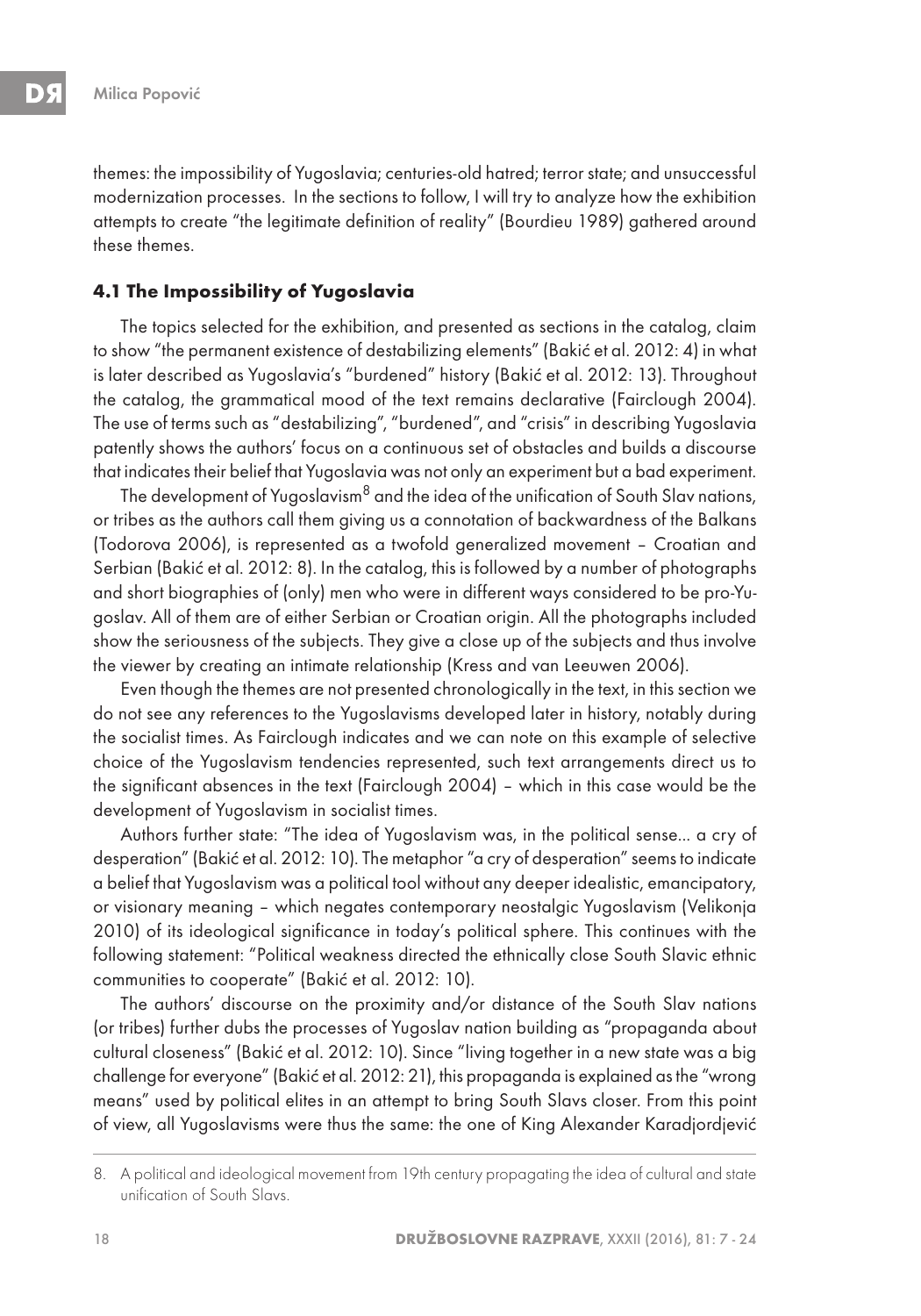and the idea of "brotherhood and unity" of Yugoslav communists (Bakić et al. 2012: 21). Even though the exhibition and the catalog have one section dedicated to political assassinations (Bakić et al. 2012: 15), we can notice a significant absence (Fairclough 2004) of the assassination of the Archduke Franz Ferdinand carried out by Gavrilo Princip and the "Young Bosnia" movement. Thus not all dissident, critical or socialist Yugoslav ideas and ideologies were represented in this section and the authors' position is colliding with the official discourses that deny the political subjectivity to the present nostalgic subjects (Velikonja 2010; Petrović 2012).

#### **4.2 Centuries-Old Hatred**

Analyzing the authors' explanations of the social events as part of the history of Yugoslavia, for example the dissolution of the second Yugoslavia, we can see that authors used additions, understood as explanations and causes for evaluating and representing events (Fairclough 2004: 139), to implicate that ethnic differences were the key factor for the dissolution of Yugoslavia. The statements in the catalog are made as categorical and epistemic modalities (Fairclough 2004: 167) coinciding with the existing political mythology in ex-Yugoslav countries. Fairclough explains how modalities uncover authors' commitments to truth (Fairclough 2004: 168) and thus in this case, remaining in the field of assertion and denial by making categorical statements. Epistemic modalities are assertive statements emanating in this case from the scientific background of the authors and the institutional position of the Museum. In the chapter "The Peoples of Yugoslavia", the authors repeat that, "the problem that burdened the South Slav state throughout its existence was the ethnic issue" (Bakić et al. 2012: 18). Ethnic communities are represented as generic, impersonal, and passive social actors (Fairclough 2004). The dissolution of Yugoslavia is (at least partially) explained through these evaluations that appear as statements (Fairclough 2004): [communities in different regions of Yugoslavia] "never surpassed differences in their economic, cultural, and political level of development" (Bakić et al. 2012: 20).

A political myth explains the falsification of historical facts, being an "imaginary construct, distorted or biased, an unreliable, controversial explanation of reality" (Girardet 2000: 13). Still, as Girardet tells us, it serves the purpose of explaining and understanding the present, as a tool which "edits a confusing aggregate of facts and events" (Girardet 2000:13). Political elites, by creating political myths of the strong ethno nationalist divides among (ex) Yugoslav people, justified the violent wars of the nineties. This is the point where we find that the discourse of the exhibition catalog and that of political elites meet.

The discourse of the exhibition's catalog on the Second World War maintains a declarative grammatical mood, with which it confirms interethnic difficulties. It claims that the Second World War "had features of an interethnic and ideological war of all against all and of extreme cruelty" (Bakić et al. 2012: 7). The Chetnik and Ustashi movements are called "movements of national provenance" (Bakić et al. 2012: 14) without any further elaboration of their collaborationist nature. The decision of the monarchist government at the time to adopt a pact with Nazi Germany is explained as follows: "Like other countries in the region, Yugoslavia tried to adapt to this change (the rise of Nazi Germany and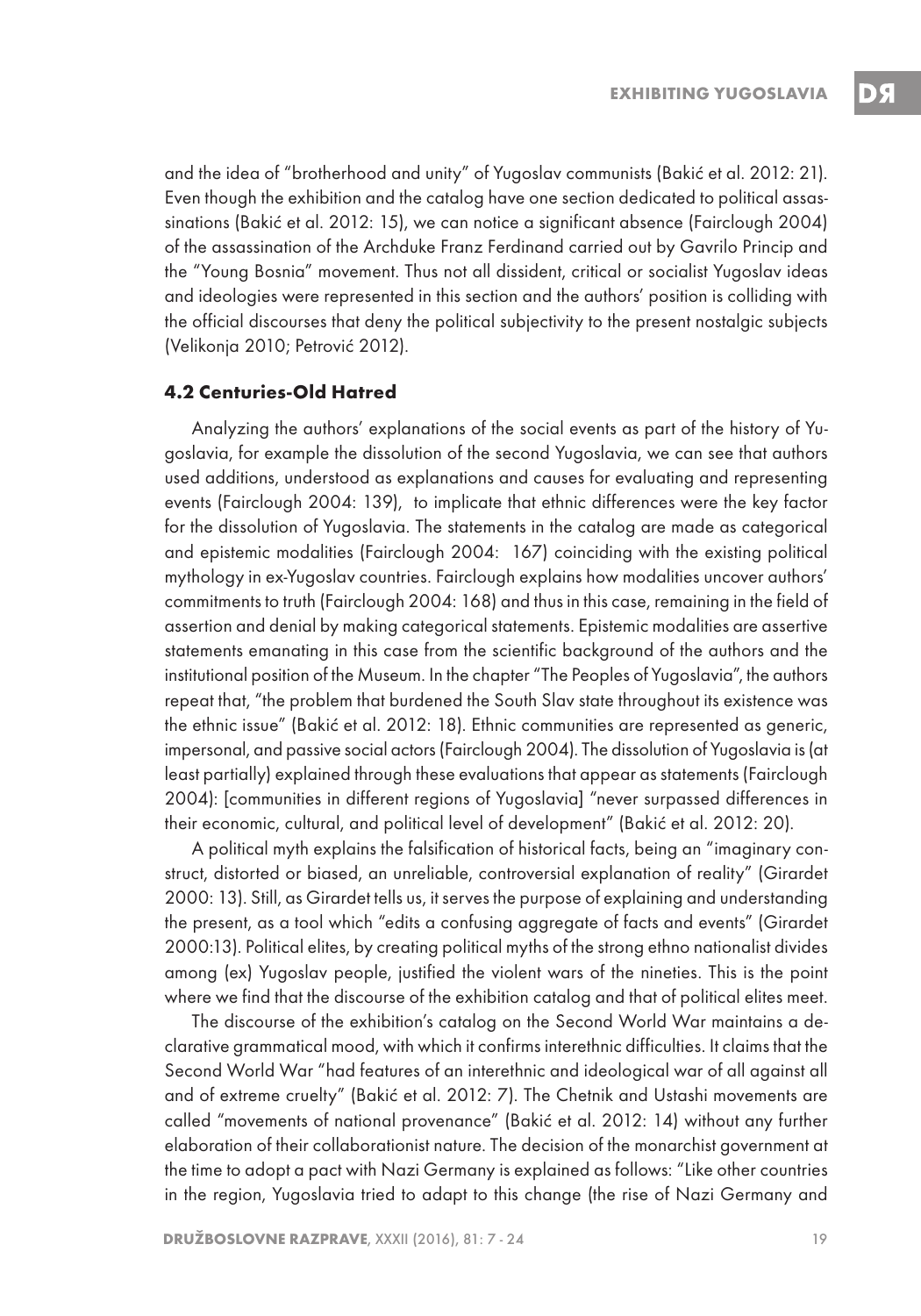fascist Italy) by becoming closer to Germany." With the use of the generalization "other countries in the region," collaboration is represented as a mere political trend. Here we can see how the catalog's discourse aligns with the official narratives and collective memory discourses, both of which are revisionist – a number of judicial processes regarding rehabilitation of the actors of the collaborationist regime and movements have taken place in Serbia since 2000.

Throughout the catalog, the authors remain mostly focused on Croatian and Serbian ethnic communities. In contrast, Yugoslav identity is explained through the position of Muslim citizens: "A large number of Muslim inhabitants of Bosnia and Herzegovina were of Slavic descent. When required to state their national affiliation, they had to declare themselves as ethnically undecided Yugoslavs or as Croats or Serbs" (Bakić et al. 2012: 18). Here we can see two elements: first, the authors claim that Yugoslav identity is "ethnically undecided" and second, that adherence to it took place largely due to a lack of another choice. Generalizations concerning social actors continue: "Until the end of Yugoslavia, the percentage of the population that declared itself as Yugoslav remained low (5.4% at the 1981 census). One of the most common reasons were so-called mixed marriages in which spouses belonged to different ethnicities. For their children it was "easier"to declare themselves supranational." (Bakić et al. 2012: 20).

As Pavle Levi explains: "The naturalization of ethnic hatreds in the region, its apparently comprehensible or even inevitable character, represents a mechanism of ideological deception by which political and cultural elites have justified their territorial pretensions, power demands and armed conflicts" (Levi 2009: 14). The salience of elements accentuating differences between ethnic communities and the absence of other Yugoslav aspirations, as well as the result of the Yugoslav nation-building process could indicate that the authors' position corresponds to that of post-Yugoslav political elites in explaining the ethnic conflicts which took place during the dissolution of the country and thus reinforcing collective memory of "centuries-old hatreds."

#### **4.3 Terror State**

The catalog also examines political persecutions in monarchist Yugoslavia while stating that, regarding persecutions, monarchist "Yugoslavia did not differ from other countries in the region and European democracies" (Bakić et al. 2012: 24). Denying any specificity and "awarding" Yugoslavia a place among "European democracies" is an evaluative statement (Fairclough 2004) which minimizes the gravity of these actions. (Persecuted) communists are named as "extreme elements" (Bakić et al. 2012: 25) and an obstacle to the development of democracy (Bakić et al. 2012: 23), together with other extremist groups, including Ustashis. Such universalizing of "all radicals" represents part of the ideological work of the authors (Fairclough 2004: 58). Along the same lines, the authors give an evaluative statement (Fairclough 2013) saying that "…the treatment of political prisoners was satisfactory and the right to defense was respected" (Bakić et al. 2012: 24). In opposition to the evaluative statements on political persecutions during monarchist Yugoslavia, we can identify a declarative grammatical mood (Fairclough 2004: 115) when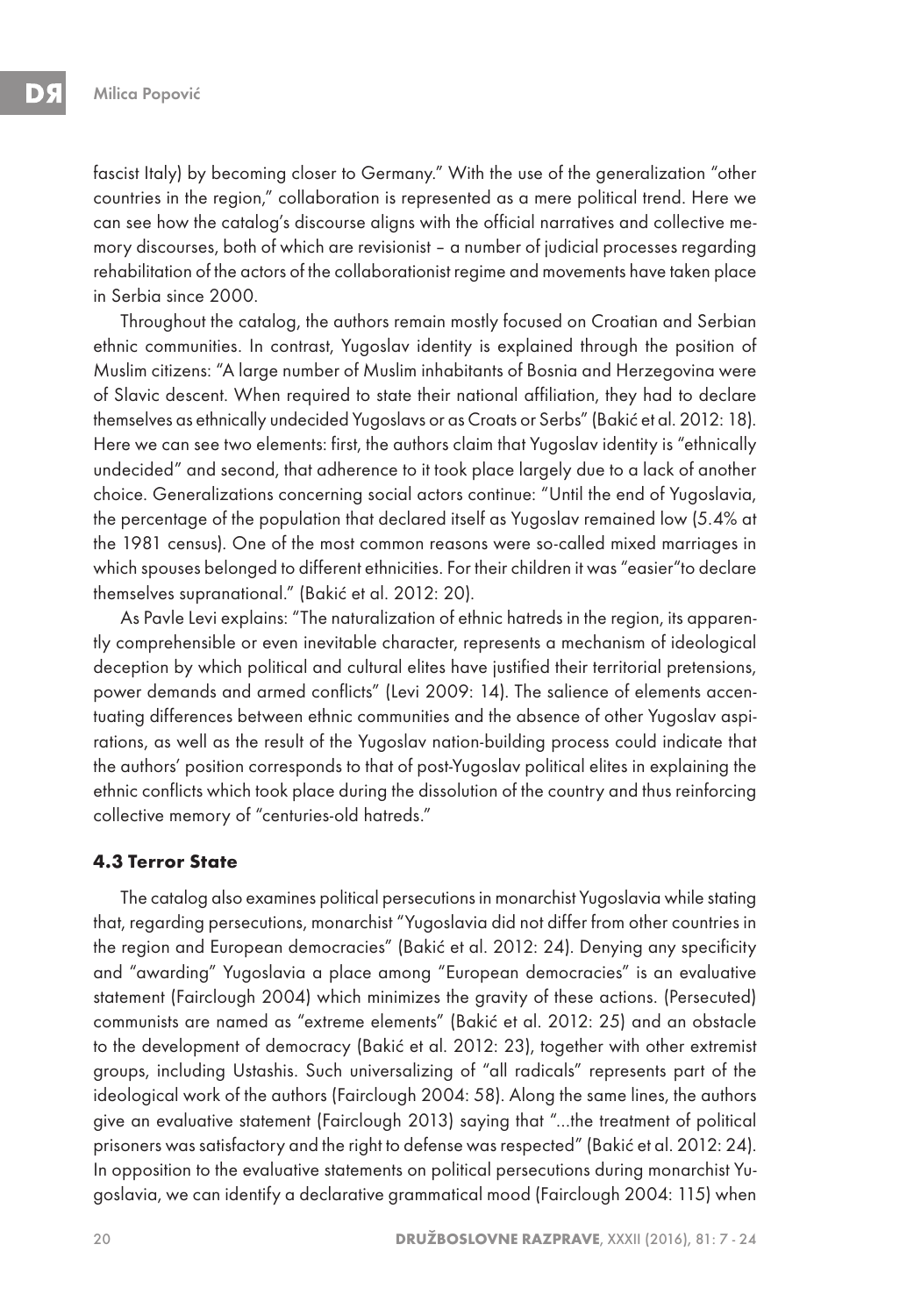looking at the text relating to political persecutions in socialist Yugoslavia. Firstly, we notice a salience of synonyms for political persecutions already in the titles and the subtitles: Extermination of peoples' enemies - Liquidation of class and political enemies – Elimination of non-communist allies (Bakić et al. 2012: 26), all under the title Stalinism in Yugoslavia. Explanatory phrases follow: "revolutionary terror" emanated from "communists' hatred and desire for revenge" (Bakić et al. 2012: 26). The authors thus explicitly use evaluations to appear as statements (Fairclough 2004). Political processes are described as "faked," "wild," "non-institutional," "mass," etc. Also, the processes of change in the economic system (Bakić et al. 2012: 28) were implemented through "mass arrests," "persecutions of tens of thousands," "implemented with a significant engagement of the secret services (UDBA), police and sometimes army, often with the brutal use of force," "unprecedented case of repression," etc.

Without documenting those declarative statements with sources and numbers, they remain highly evaluative and in line with the present trends of official public narratives of rehabilitation through legislative (2004) and judicial processes (Draža Mihajlović 2015, Milan Nedić, currently in process). Or as Georges Mink would explain, the symbolic past is having a mobilizing effect that is influencing the partisan actors (Mink 2007).

#### **4.4 Unsuccessful Modernization Processes**

Socio-economic reality is often evoked as the key element for the sentiment of Yugonostalgia –citizens refer to the grand modernization and industrialization successes of socialist Yugoslavia, along with a living standard which was much higher in comparison to post-Yugoslav transition times (Velikonja 2010; Petrović 2012). The authors agree that, "Yugoslavia was transformed from a backward country with low rates of urbanization into an industrial middle-income developed economy" (Bakić et al. 2012: 37). The rest of the discourse of the catalog's text notes failures, crises, and problems. The phrases used, even when discussing positive and progressive changes, continue to refer to "controlled freedom" and "liberal façade" (Bakić et al. 2012: 28). The authors maintain a negative evaluative positioning towards the economic reality of socialist Yugoslavia and its effects through overlexicalization (Fairclough 2004) of the crisis.

The post-WWII five-year plan is called a "plan of failed investment" (Bakić et al. 2012: 39), explained by "irrational investments" which "surpassed Yugoslav needs and capabilities" (idem). The processes of modernization, industrialization, and urbanization are claimed to have only opened the "space for a permanent political and economic crisis that will result in the dissolution of the state" (Bakić et al. 2012: 40). The social benefits system is also referred to as "irrational" (Bakić et al. 2012: 42) and "Ante Marković's reform program came too late" (idem). The text continuously assesses the economic policies and effects of socialist Yugoslavia, often through the use of generalizations. Adjectives and terms used point to the authors' evaluative positions towards the system in question. The genre and style of the text become more journalistic than historiographic in parts of the text which negatively assess the social events described. In this dialoguing space where the exhibition's discourse is painting a negative image of socio-economic history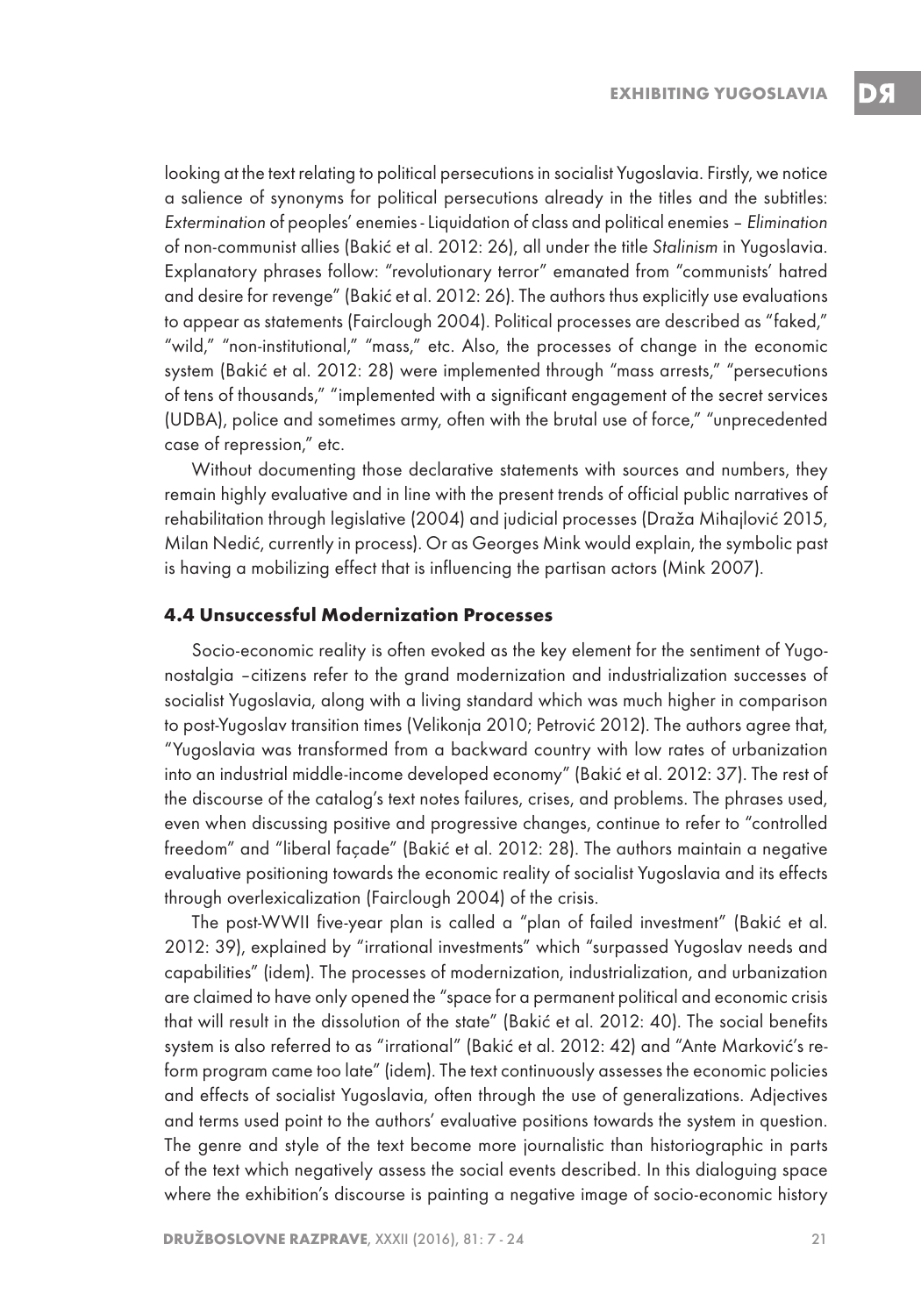of socialist Yugoslavia, we can see the nostalgic discourses opposing in creation of the counter-memory, as a continuous battle against "the confiscation of memory" (Boym 2001: 61).

Discussing the role and the position of women in socialist Yugoslavia, significant absences (Fairclough 2004) are noted in relation to seminal events such as the existence and activities of the AFŽ (Women's Anti-fascist Front); the women's role in the anti-fascist struggle in WWII; women's suffrage in 1945; the legalization of abortion (to name just a few). Significant absences, as identified through critical discourse analysis, represent the field of forgetting in memory theory, becoming "organized forgetting" (Connerton 1989: 14). The text briefly addresses the growing introduction of women into the labor force as a statement of fact (Fairclough 2004): "women were engaged in (physically demanding jobs) but still earned less and were considered an unprofitable and expensive labor force which belongs at home" (Bakić et al. 2012: 41). Continuous depersonalization leads to the lack of identification of agents and the affected. To give an example, the above-mentioned statement leaves us with a number of questions. Were all women engaged in physically demanding jobs? Who considered that women belonged at home?

Without mentioning the widening access of women to birth control and medical attention, the authors further state: "Due to changes in the living conditions, the number of children born out of wedlock grew continuously. Social and ethical pressure, in all republics except Slovenia, meant that young mothers mostly wanted to get rid of their children" (Bakić et al. 2012: 41). "Getting rid of" is placed in quotation marks, and like in many other places in the text, is offered as a quote without providing the source or used as a colloquial expression of the authors. Once again, the statements remain ambiguous. Were the majority of young mothers "getting rid" of their children? Is this a critique of legalized abortion or were young mothers giving away their children to public social institutions and for what reasons?

#### **5 Conclusion**

Different discourses are different perspectives on the world (Fairclough 2004: 124). Yugoslav history and society remain "an unfinished text" (Laclau 1981: 176 in Wodak and Meyer 2001). The text of the catalog analyzed in this article is certainly not sufficient to give us a full overview of the exhibition itself, but provides us with enough information to understand its discourse.

In the catalog's conclusion, the curator Ana Panić calls for, among other things, the "need, today more than ever, to look into emancipatory practices, anti-fascism, and all the undeniable successes of the country such as modernization and industralization" (Panić in Bakić et al. 2012: 61). However, this message does not come through in the rest of the exhibition catalog. As we have shown, the catalog is mostly grouped around four underlying themes: impossibility of a Yugoslav project; the continuous hatred and discord between different ethnic communities; the backwardness in the democratic development through depicting the authoritarian tendencies and emphasizing the criminal aspect of socialist Yugoslavia while minimizing the collaborationist nature of the state and its elements in the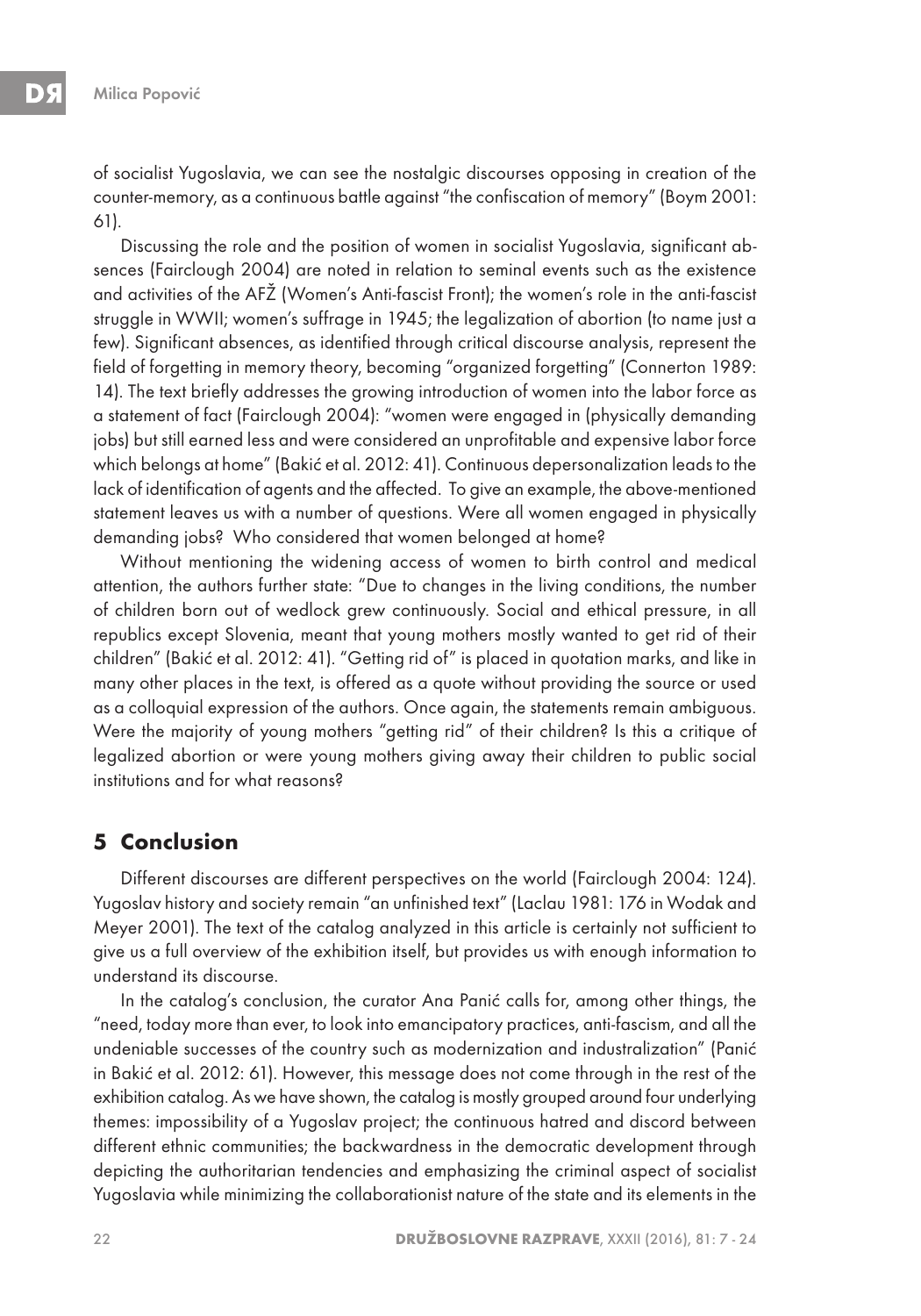Second World War and underlining the lack of (profound) modernization success in socialist Yugoslavia. The Museum, representing a social institution with official legitimacy, can strongly influence public discourses and participate in the creation of collective memory. While the Museum's additional programs are opening dialogue spaces, the exhibition I have analyzed seems to largely follow the official public discourses. Reinforcing the idea of Yugoslavism existing only as a past experiment and as a banal nostalgic sentiment today, "in some heads," by using an abundance of negative phenomena and other discursive strategies depicted in the article, the exhibition remains part of the official memory narratives of the Republic of Serbia. The nostalgic elements are presented to the visitors through cultural artifacts, including its list in the catalog (Bakić et al. 2012: 50-56), leaving them to the intimate memories of visitors. What an exhibition decides to remember and what it decides to forget constitutes the backbone of the institutionalized cultural memory and as such, remains a fundamental element within the official memory politics of a state.

## **Bibliography**

Bourdieu, Pierre (1989): Social Space and Symbolic Power. Sociological Theory, 7 (1): 14-25.

Boyer, Dominic (2010): From Algos to Autonomous: Nostalgic Eastern Europe as Postimperial Mania. In M.Todorova and Z. Gille (eds.): Postcommunist Nostalgia: 17-28. New York: Berghahn.

Boym, Svetlana (2001): The Future of Nostalgia. New York: Basic Books.

- Buden, Boris (2012): Zona prelaska O kraju postkomunizma. Beograd: Fabrika knjiga.
- Buden, Boris et al. (2013): Uvod u prošlost. Novi Sad: Centarzanove medije\_kuda.org.
- Connerton, Paul (1989): How Societies Remember. Cambridge: Cambridge University Press.
- Fairclough, Norman (2004): Analysing discourse Textual analysis for social research. Taylor & Francis e-library.
- Foucault, Michel (1984): Truth and Power. In P. Rabinow (ed.): The Foucault Reader: 51-75 . New York: Pantheon.
- Fraser, Andrea (2005): From the Critique of Institutions to an Institution of Critique. Artforum New York, 44 (1): 278-286.
- Gee, James Paul (1999): An Introduction to Discourse Analysis. London: Routledge.
- Girardet, Raoul (2000): Politički mitovi i mitologije. Belgrade: Biblioteka XX vek.
- Gramsci, Antonio (1971): Selections from the Prison Notebooks of Antonio Gramsci. New York: International Publishers.
- Grek, Sotiria (2005): Museums and Critical Discourse Analysis: Disentangling Exhibition Narratives. Conference Proceedings: International Conference on Critical Discourse Analysis: 209-217. University of Tasmania, Australia.
- Halbwachs, Maurice (1968): La mémoire collective. Paris: Presses universitaires de France.
- Kress, Gunthar, and van Leeuwen, Theo (2006): Reading Images The Grammar of Visual Design. Abingdon: Routledge.
- Laclau, Ernesto, and Mouffe, Chantal (1985): Hegemony and Socialist Strategy towards a radical democratic politics. London: Versobooks.

Leeuwen, Theo van (2005): Introducing social semiotics. Taylor & Francis e-library.

Levi, Pavle (2009): Raspad Jugoslavije na filmu. Belgrade: Biblioteka XX vek.